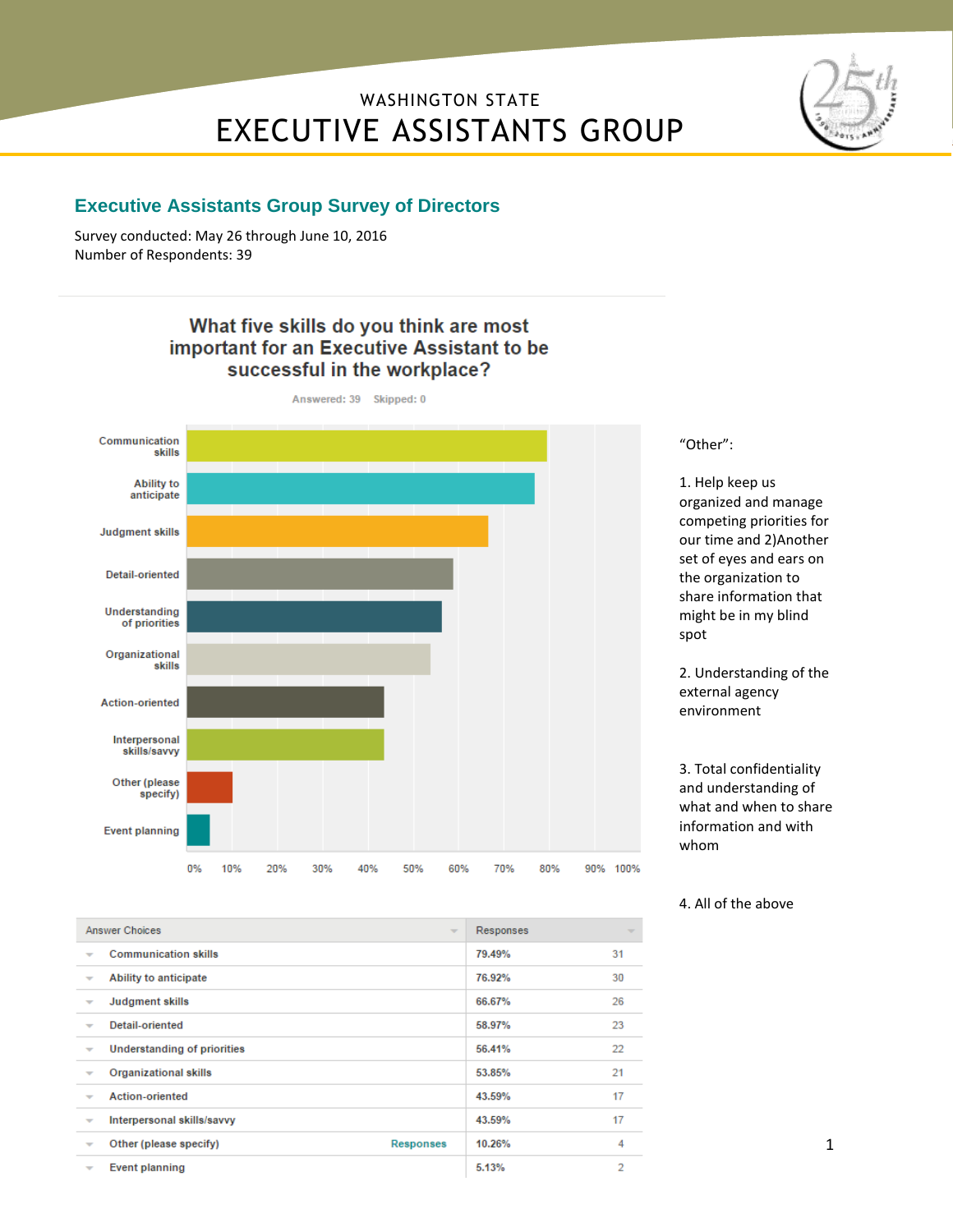#### What top attributes do you think a top-notch **Executive Assistant should possess?**

Answered: 39 Skipped: 0



"Other":

1. Professionalism in appearance and demeanor

2. Ability to work with people and is approachable

3. Extensive operational knowledge base

4. These are all key. I just noted top five.

5. A good manager

|                          | Answer Cholces<br>$\overline{\phantom{a}}$                                                                   | Responses -        |
|--------------------------|--------------------------------------------------------------------------------------------------------------|--------------------|
| $\overline{\phantom{a}}$ | Ability to know what their boss will need and be prepared with the answers/details                           | 82.05%<br>32       |
| $\overline{\phantom{a}}$ | Confidentiality                                                                                              | 76.92%<br>30       |
| $\overline{\phantom{a}}$ | Trust                                                                                                        | 71.79%<br>28       |
| $\overline{\phantom{a}}$ | Self-sufficient                                                                                              | 56.41%<br>22       |
| $\overline{\phantom{a}}$ | Solution oriented                                                                                            | 51.28%<br>20       |
| $\overline{\phantom{a}}$ | Know who the key players are in their boss's world                                                           | 51.28%<br>20       |
| $\overline{\phantom{a}}$ | <b>Highly productive</b>                                                                                     | 46.15%<br>18       |
| $\overline{\phantom{a}}$ | Flexible                                                                                                     | 38.46%<br>15       |
| $\overline{\phantom{a}}$ | Ability to take a project and work through all of the details and keep the manager<br>Informed along the way | 33.33%<br>13       |
| $\overline{\phantom{a}}$ | Good-Ilstener                                                                                                | 30.77%<br>12       |
| $\overline{\phantom{a}}$ | Has the perspective to act as one team                                                                       | 20.51%<br>8        |
| $\overline{\phantom{a}}$ | Other (please specify)<br><b>Responses</b>                                                                   | 12.82% 5           |
| $\overline{\phantom{a}}$ | Partnership-building                                                                                         | 10.26%<br>$\Delta$ |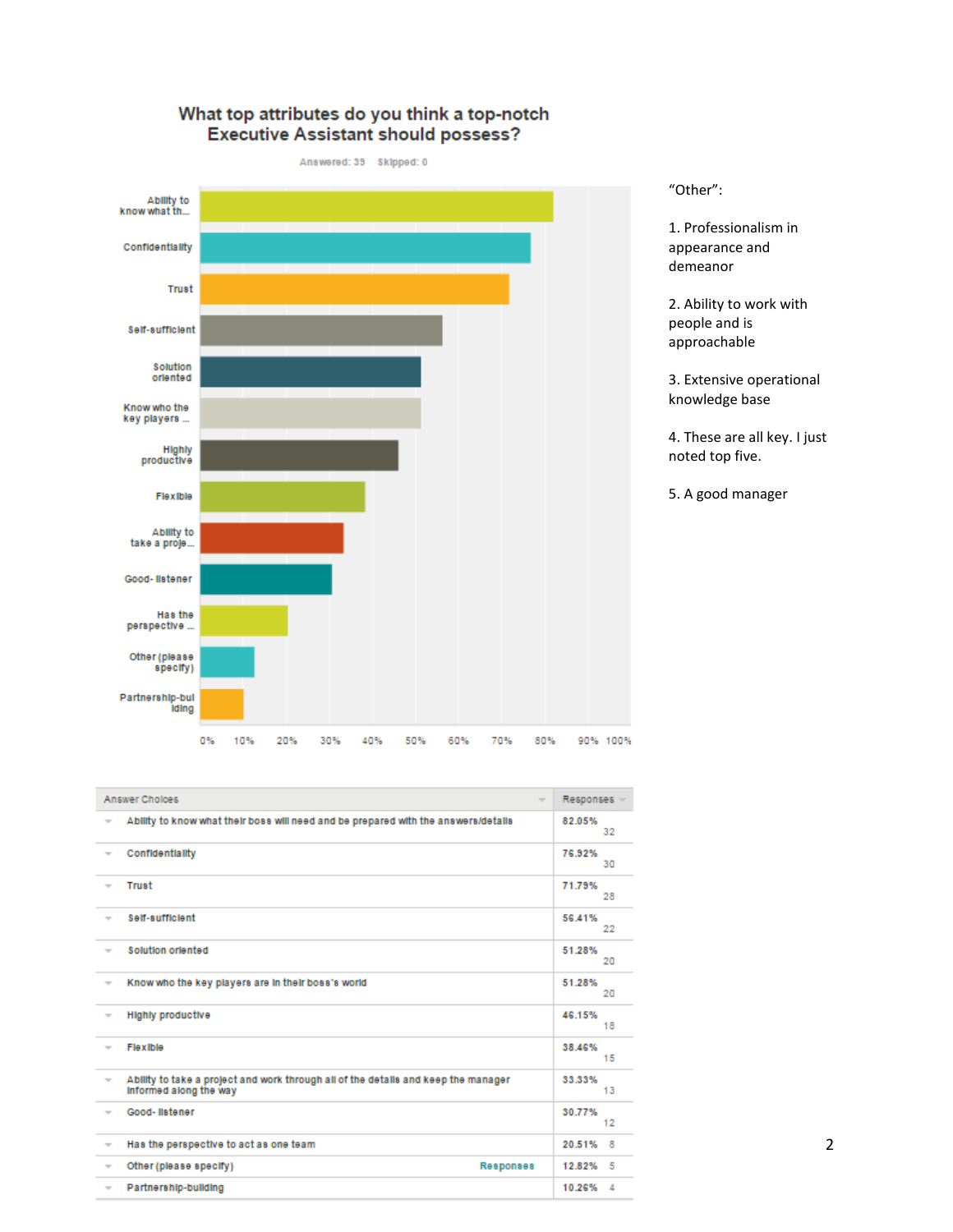## **In all your years in the workforce, what three to five attributes, traits, or behaviors have you admired in Executive Assistants?**

- Enthusiasm, curiosity, efficiency and reputation sensitivity
- confidential loyalty anticipate my needs extend my capacity
- Organization, confidentiality, positivity, inter-personal communication
- Competent Self-sufficient Ability to know what the boss needs and prepared to with answers/details Confidentiality Trust Solution oriented Highly productive
- Professionalism, confidentiality, approachable, competent
- Emotional intelligence. 2. Actively seeks areas in which the division could improve, and makes suggestions of actions the assistant or director could take.
- Great writing skills Flexibility Independent thinker Organized
- Good judgment, trust, ability to act on my behalf
- Ability to juggle many competing demands, managing emotions (theirs and others), being reliable (for attendance, passing along information, completing routine/daily task such as gathering materials for and organizing daily briefing materials/books, scheduling appointments accurately and thoughtfully such as incorporating travel time and balancing difficult meetings in a calendar in a way that doesn't burn us out), taking responsibility for their learning, speaking truth to me, especially when others might not be.
- Anticipating future needs. Remembering to take action. Supporting other staff.
- I admire the competent EAs who know how to manage multiple competing demands and know how to get things accomplished.
- Wealth of knowledge. Ability to anticipate. Confidence.
- Trust, work ethic, communication skills
- be able to help others when Director cannot and know what the Director wants - if EA cannot act when Director is out or does not know what Director wants then it slows everything down
- Unflappability in the face of complex, conflicting pressures and unpleasant people. - Clarity of communication skills (grammar, focus, capturing my "voice") in written communications so I don't have to write or edit everything. - Preparation being ready for the things that are likely to come up. - Detail orientation. Making sure that all the appointments got moved, not most of them
- Professionalism, organizational skills, ability to communicate in writing and orally, maintain confidentiality and build relationships
- Anticipates my needs before I even know what they are. Keeps things confidential and looks out for my interests. Is a good communicator (oral and written) Work is high quality and timely
- Positive attitude; act as facilitator and not as a gate-keeper; organized; personality that clicks with the director; understands the political environment
- Speak truth to power Good Judgment Working independently
- Loyalty to agency, love of work, compassionate consideration of all.
- Professionalism, anticipatory skills, trust, writing skills, attention to teamwork and details.
- Confidentiality, trust, understand their bosses world, ability to anticipate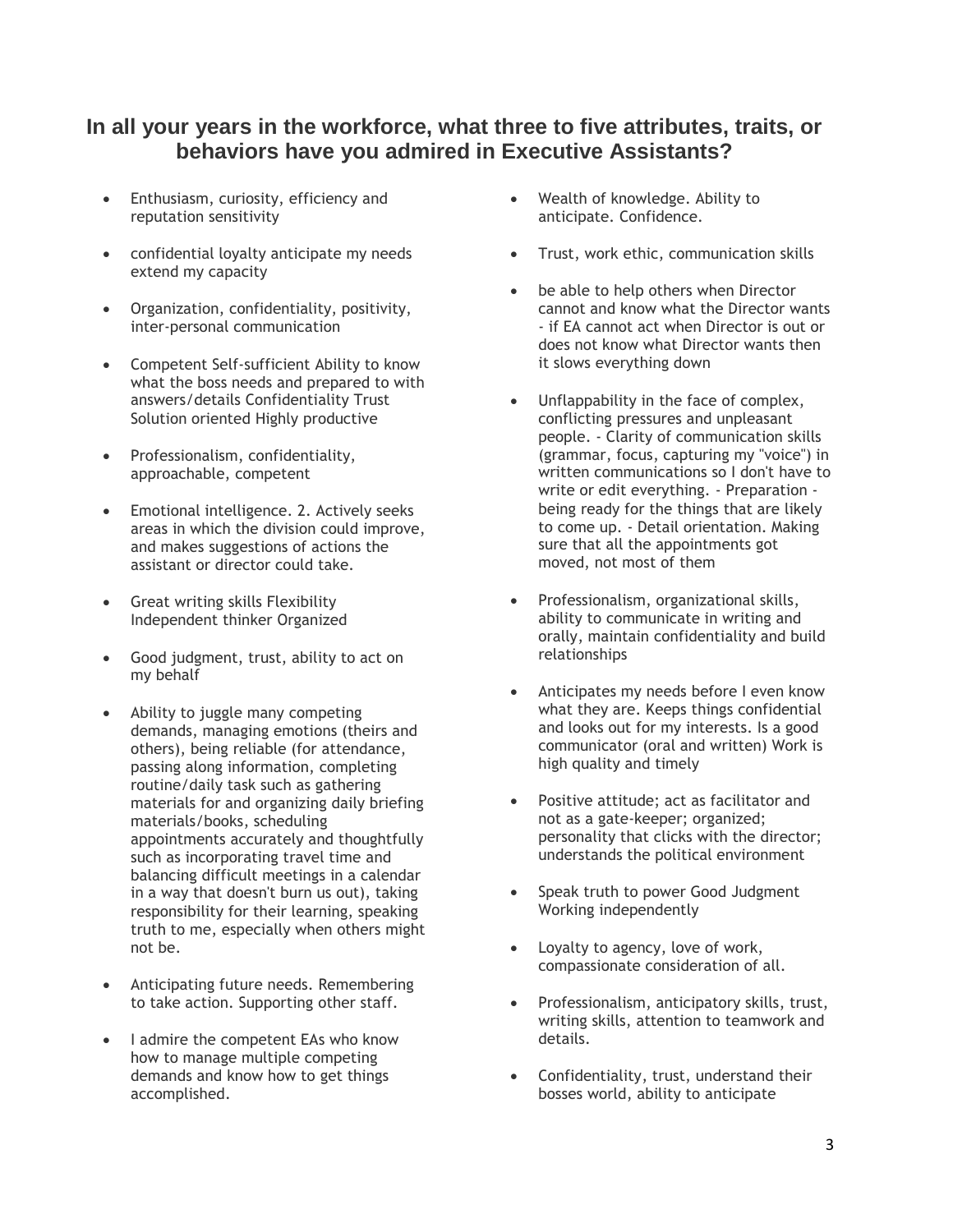**In all your years in the workforce, what three to five attributes, traits, or behaviors have you admired in Executive Assistants? (continued…)**

- Interpersonal communications Ability to multi-task and get things done quickly. Understand state rules of public disclosure, lobbying, etc.
- Organization, excellent communication abilities, forward thinking, flexibility.
- Judgment, ability to convey messages in an expectation voice, intelligence, results orientation, data and financial skills, friendly but not friends
- Ability to anticipate. Courage to give me feedback to further goals of organization. Emotional intelligence. Ability to diffuse
- Integrity, trustworthiness, relationship building skills
- Relationship building when things are calm so that they had resources to call on when needed. The ability to anticipate and prepare for the supervisor's needs, coupled with being able to put oneself into the shoes of their boss. The best admins have been nurturers by nature.
- Trustworthiness. Understanding what "need to know" means. Attention to detail. Separating the critically important from the routine (ability to prioritize).
- Organizational skills, communication skills, Interpersonal skills, exercising good judgment, Ability to represent the boss / agency
- Ability to grow, learn, and adapt.
- Ability to provide clear direction to others 2. Support the executive leader 3. Work effectively and anticipate needed supports 4. Provide research on related topics 5. Attend to details and work as a team with the executive director.
- Professional image, chief of staff qualities in controlling the office, in-myhead (anticipation), gets things done before asked, gets it right - the first time
- Productivity, not only in regard to assigned duties and responsibilities but recognizing ways to streamline or improve the manner in which our office carries out its core mission. Trust is listed above but a related underlying trait is "honesty", which is essential.
- Detail-oriented Punctual Reliable
- Dedication, Organizational Knowledge, Tact, Loyalty
- Same as above
- The ability to forecast the needs of their boss.

### **Do you have any advanced competencies that you seek in an Executive Assistant not already listed? (Negotiating, persuading, presenting, problem-solving, leading, and mentoring are all examples.)**

- Creativity and leadership
- project management Leadership and mentor Teambuilder
- Problem solving; digital communication skills
- Problem-solving Negotiating Mentoring
- Coaching/mentoring; leading
- Problem-solving
- Presenting, problem-solving, good leader, good team player but ability to make sound decisions
- Mentoring other assistants; problemsolving; effectively serving as a gatekeeper by knowing when to direct people/problems to others in a manner that ensures people's needs are met;
- mentoring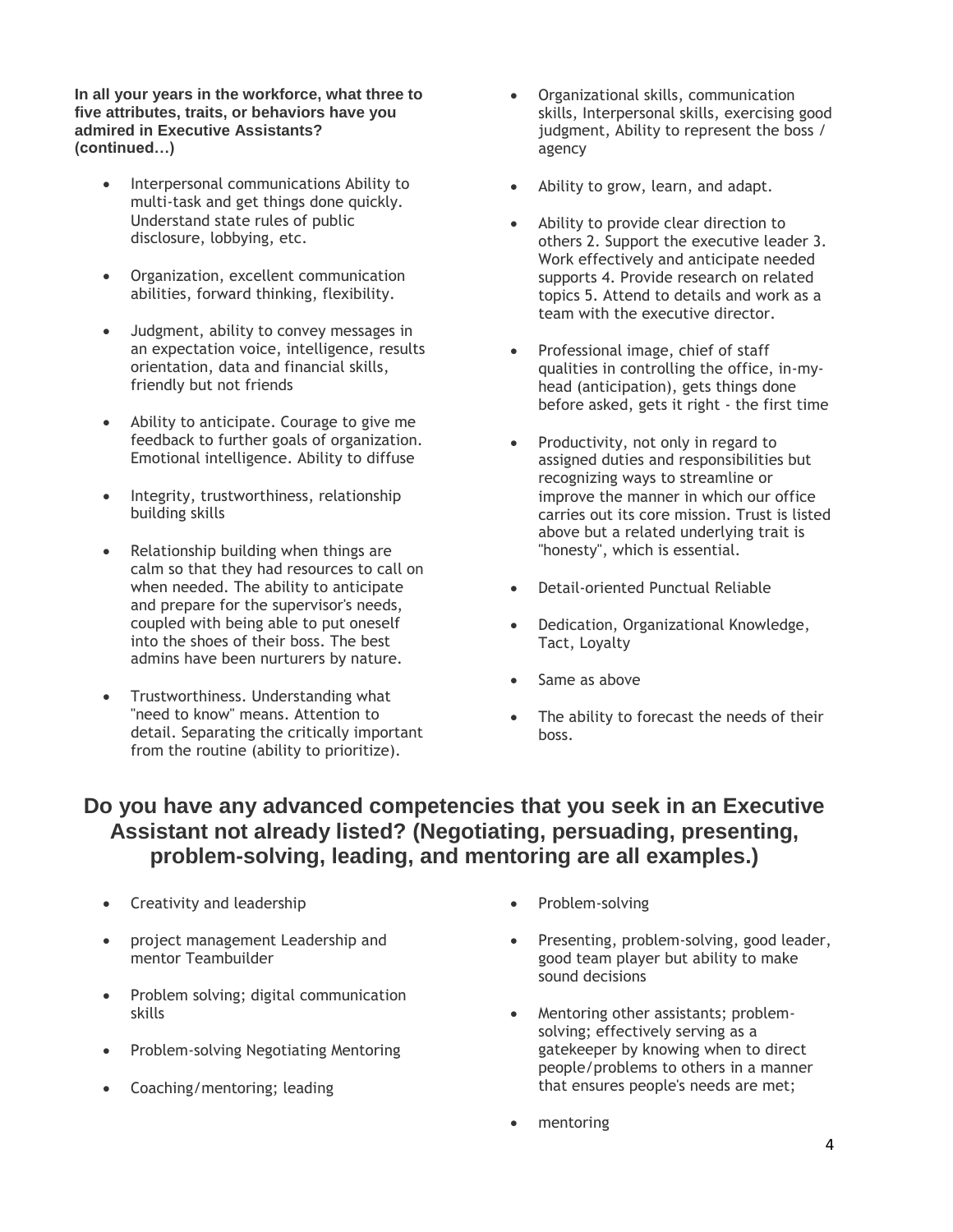**Do you have any advanced competencies that you seek in an Executive Assistant not already listed? (Negotiating, persuading, presenting, problem-solving, leading, and mentoring are all examples.) (continued…)**

- I think having sufficient technology skills to help problem solve is very useful.
- Written communication has been the most important to me in my Legislative role. In the managerial role running an agency it's the ability to leverage my presence - being able to get a larger set of the initiatives I care about done than I could on my own.
- An ability to help trouble shoot
- Mental horsepower, emotional intelligence, strong sense of self, ability to influence others
- Important to have an Exec Assistant that compliments you and flexs to your needs.
- loyal, confidential
- Mostly my assistant has other assistants reporting to them. They need to be good leaders. My assistant is an important part of my executive team, I want good executive judgment at all layers and a willingness to put in their two cents...
- Managing up!
- Problem solving, mentoring, leading a team,
- Problem solving or solution focused Mentoring and helping subordinates develop their skills and abilities. Ability to adapt to the situation without getting overwhelmed. They know how to prioritize and delegate duties or assignments to meet immediate requests or demands. Display a passion for their work and demand excellence. Have energy and love their job.
- Excellent interpersonal skills
- Persuasion, judgment is the biggest one, ability to represent the office and the agency well and to be held in high regard by all.
- Emotional intelligence. Cultural competency. Courage.
- Well versed in the use of technology. Team player, loyalty and intuitive
- Leading or facilitating a team. Often, admins are expected to have the answers and to work independently. I don't think we give them sufficient development to facilitate teams or lead a project group. This is a disservice to the admin and the organization.
- A superior knowledge of how state government works, the role of a member of the cabinet, the ability to identify an "above the fold on the front page" issue.
- Leading and mentoring, presenting
- Desire to gain new skills and seek future opportunities.
- Negotiation skills, ability to tell a person bad news (or good news) with empathy and tone to create a calm work environment.
- networked into the organization to provide back-channel issues and human conflicts that need attention before they escalate;
- Willingness to take on extra assignments, and takes pride in our office's achievements.
- Ability to apply previous experience to new or different circumstances.
- problem-solving and negotiating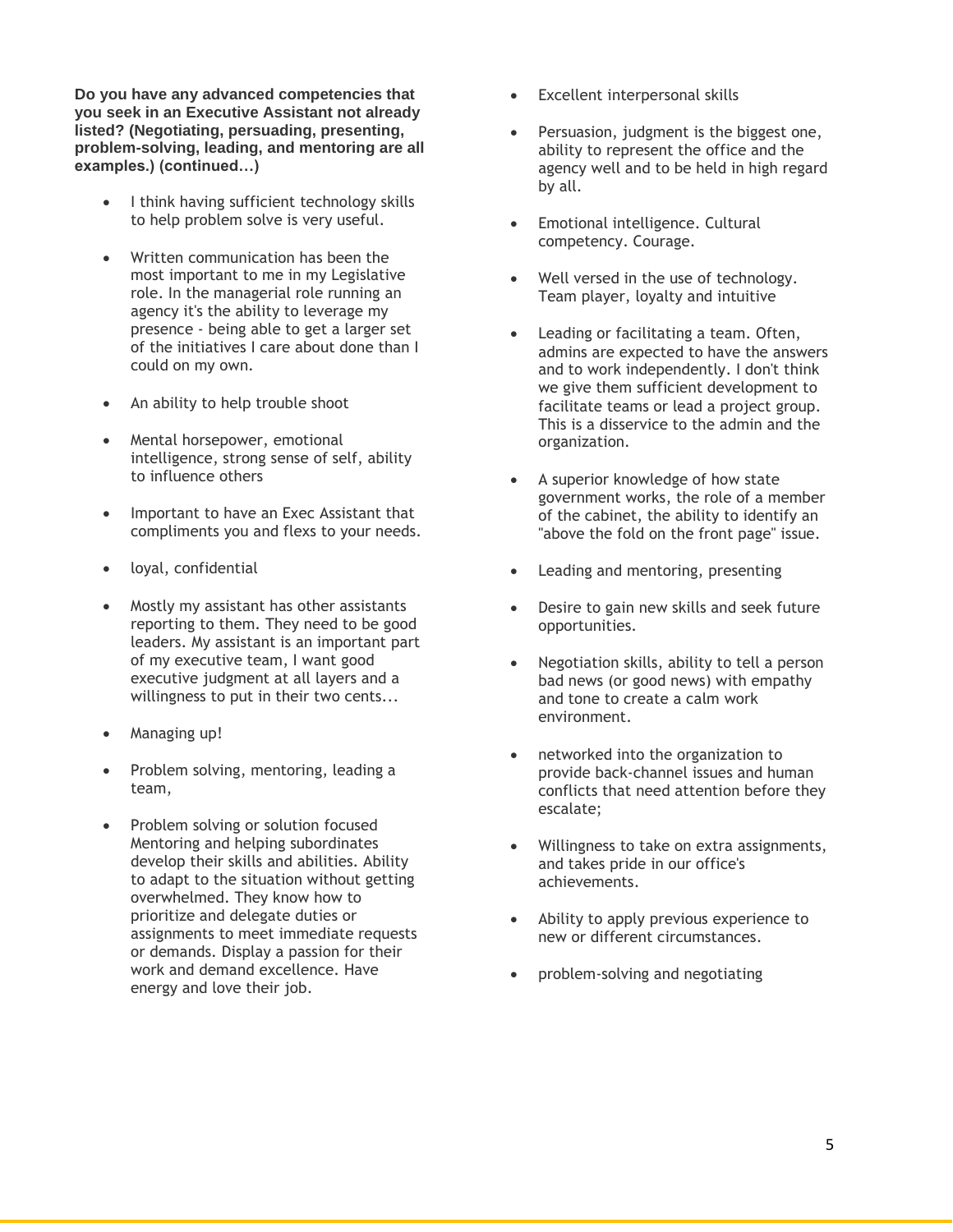In all your years in the workforce, what attributes, traits or behaviors have you admired in Executive Assistants?